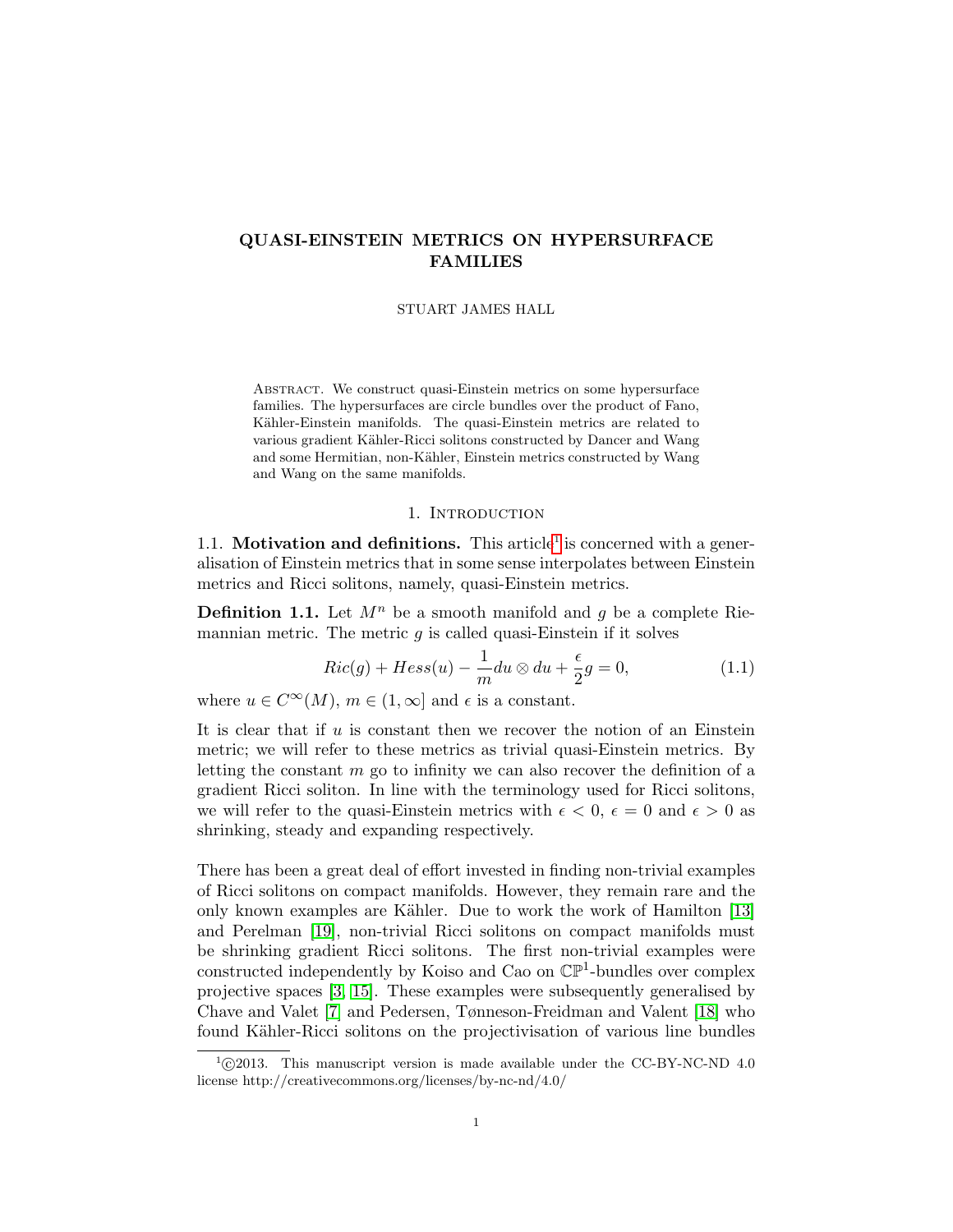over a Fano Kähler-Einstein base. The reader should note that what we call a Ricci soliton is referred to as a quasi-Einstein metrics in the papers [\[7\]](#page-10-4) and [\[18\]](#page-10-5). Recently Dancer and Wang generalised these examples by constructing some Kähler Ricci solitons on various hypersurface families where the hypersurface is a circle bundle over the product of Fano Kahler-Einstein manifolds [\[9\]](#page-10-6). The solitons found by Dancer and Wang were also independently constructed by Apostolev, Calderbank, Gauduchon and Tønneson-Freidman [\[1\]](#page-9-0).

In the complete non-compact case Feldman, Ilmanen and Knopf [\[11\]](#page-10-7) found shrinking gradient Kähler-Ricci solitons on certain line bundles over  $\mathbb{CP}^n$ . Steady gradient Kähler-Ricci solitons were first constructed on  $\mathbb{C}^n$  by Cao [\[3\]](#page-10-2) (the  $n = 1$  case was first found by Hamilton [\[12\]](#page-10-8)). Cao also found steady gradient Kähler-Ricci solitons on the blow up of  $\mathbb{C}^n/\mathbb{Z}_n$  at the origin. Expanding gradient Kähler-Ricci solitons have been found by Cao on  $\mathbb{C}^n$  [\[4\]](#page-10-9) and by Feldman, Ilmanen and Knopf on the blow ups of  $\mathbb{C}^n/\mathbb{Z}_k$  for  $k = n+1, n+2, \ldots, [11]$  $k = n+1, n+2, \ldots, [11]$ . Examples were also found by Pedersen, Tønneson-Freidman and Valent on the total space of holomorphic line bundles over Kahler-Einstein manifolds with negative scalar curvature [\[18\]](#page-10-5). As in the compact case, these examples have been generalised by Dancer and Wang who constructed shrinking, steady and expanding Kähler-Ricci solitons on various vector bundles over the product of Kähler-Einstein manifolds [\[9\]](#page-10-6).

In the recent work [\[6\]](#page-10-10) Case suggested that there should be quasi-Einstein analogues of Dancer-Wang's solitons. He points out that the quasi-Einstein analogue of Koiso-Cao, Chave-Valent and Pedersen-Tønneson-Freidman-Valent type solitons was already constructed by Lü, Page and Pope [\[16\]](#page-10-11). The purpose of this article is to show that Dancer-Wang's solitons indeed have quasi-Einstein analogues. However it is better to think of these metrics as quasi-Einstein analogues of various Hermitian, non-Kähler, Einstein metrics constructed by Wang and Wang on these spaces [\[20\]](#page-10-12). The Wang-Wang Einstein metrics generalise a construction originating with Page [\[17\]](#page-10-13) and Berard-Bergery [\[2\]](#page-9-1). We now state the precise results we wish to prove. Non-trivial steady or expanding quasi-Einstein metrics can only occur on non-compact manifolds [\[14\]](#page-10-14). In the non-compact case we have the following which is the quasi-Einstein analogue of theorem 1.6 in [\[20\]](#page-10-12):

<span id="page-1-0"></span>**Theorem 1.2.** Let  $(V_i, J_i, h_i), 1 \leq i \leq r, r \geq 3$ , be Fano Kähler-Einstein manifolds with complex dimension  $n_i$  and first Chern class  $p_i a_i$  where  $p_i > 0$ and  $a_i$  are indivisible classes in  $H^2(V_i, \mathbb{Z})$ . Let  $V_1$  be a complex projective space with normalised Fubini-Study metric i.e.  $p_1 = (n_1 + 1)$ . Let  $P_q$  denote the principal  $\mathbb{S}^1$ -bundle over  $V_1 \times ... \times V_r$  with Euler class  $\pm \pi_1^*(a_1)$  +  $\sum_{i=2}^{i=r} q_i \pi_i^*(a_i)$ , *i.e.*  $q_1^2 = 1$ .

(1) Suppose  $(n_1 + 1)|q_i| < p_i$  for  $2 \le i \le r$  then, for all  $m > 1$ , there exists a non-trivial, complete, steady, quasi-Einstein metric on the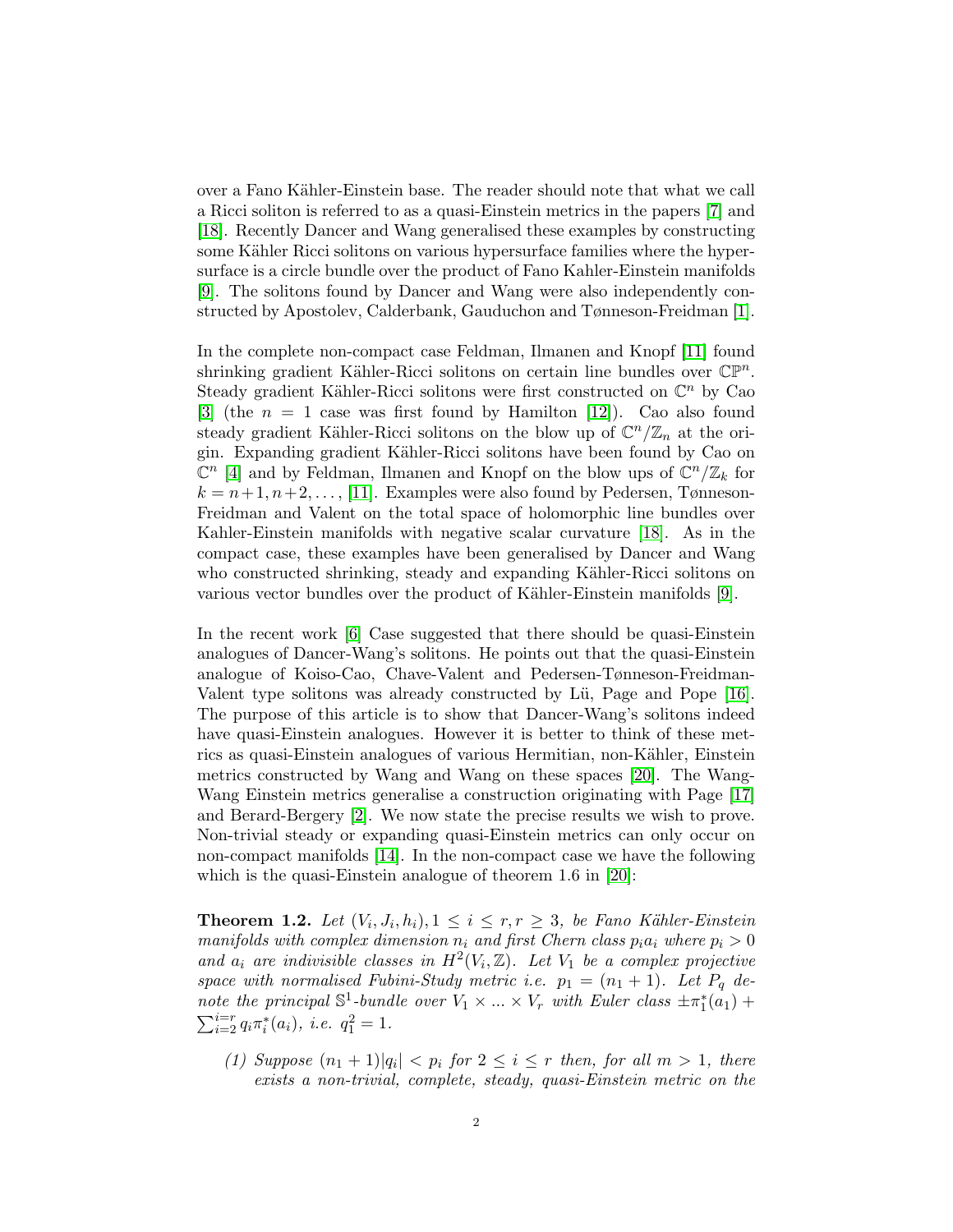total space of the  $\mathbb{C}^{n_1+1}$ -bundle over  $V_2 \times ... \times V_r$  corresponding to  $P_q$ .

(2) For all  $m > 1$  there exists at least one one-parameter family of non-trivial, complete, expanding, quasi-Einstein metrics on the total space of the  $\mathbb{C}^{n_1+1}$ -bundle over  $V_2 \times ... \times V_r$  corresponding to  $P_q$ .

For the compact case we have the following analogue of theorem 1.2 in [\[20\]](#page-10-12).

<span id="page-2-0"></span>**Theorem 1.3.** Let  $(V_i, J_i, h_i), 1 \leq i \leq r, r \geq 3$ , be Fano Kähler-Einstein manifolds with complex dimension  $n_i$  and first Chern class  $p_i a_i$  where  $p_i > 0$ and  $a_i$  are indivisible classes in  $H^2(V_i, \mathbb{Z})$ . Let  $V_1$  and  $V_r$  be a complex projective space with normalised Fubini-Study metrics. Let  $P_q$  denote the principal  $\mathbb{S}^1$ -bundle over  $V_1 \times ... \times V_r$  with Euler class  $\pm \pi_1^*(a_1) + \sum_{i=2}^{i=r-1} q_i \pi_i^*(a_i) \pm$  $\pi^*(a_r)$ , *i.e.*  $|q_1| = |q_r| = 1$ .

Suppose that  $|q_i|(n_1+1) < p_i$  and  $|q_i|(n_r+1) < p_i$  for  $2 \leq i \leq r-1$  and that there exists  $\chi = (\chi_1, \chi_2, ..., \chi_r)$  where  $|\chi_i| = 1$ ,  $\chi_1 = -\chi_r = 1$  such that

$$
\int_{-(n_1+1)}^{(n_r+1)} \left( \chi_1 x + \frac{p_1}{|q_1|} \right)^{n_1} \left( \chi_2 x + \frac{p_2}{|q_2|} \right)^{n_2} \dots \left( \chi_r x + \frac{p_r}{|q_r|} \right)^{n_r} x dx < 0,\tag{1.2}
$$

then, for all  $m > 1$  there exists a non-trivial, shrinking quasi-Einstein metric on  $M_q$ , the space obtained from  $P_q \times_{S_1} \mathbb{CP}^1$  by blowing-down one end to  $V_2 \times ... \times V_r$  and the other end to  $V_1 \times ... \times V_{r-1}$ .

We remark that the Futaki invariant (evaluated on the holomorphic vector field  $f(t)\partial_t$  in the notation of the next section) is given by

$$
\int_{-(n_1+1)}^{(n_r+1)} \left(\frac{p_1}{q_1} - x\right)^{n_1} \left(\frac{p_2}{q_2} - x\right)^{n_2} \dots \left(\frac{p_r}{q_r} - x\right)^{n_r} x dx.
$$

If this integral vanishes then Dancer-Wang construct a Kähler-Einstein metric on  $M_q$ .

Finally we note that none of the metrics we find are Kähler. Indeed there is a rigidity result due to Case-Shu-Wei [\[5\]](#page-10-15) that says, on compact manifolds, Kähler-quasi-Einstein metrics are trivial i.e. Kähler-Einstein.

Acknowledgements: I would like to thank Prof. Andrew Dancer for many interesting conversations about quasi-Einstein metrics and Ricci solitons. I would also like to thank Maria Buzano, Jeffrey Case and Tommy Murphy for useful comments on this paper. I would also like to thank the anonymous referee for useful suggestions and corrections to the previous version.

## 2. Proof of main theorems

2.1. Derivation of equations. We use the same notation as above. We consider the manifold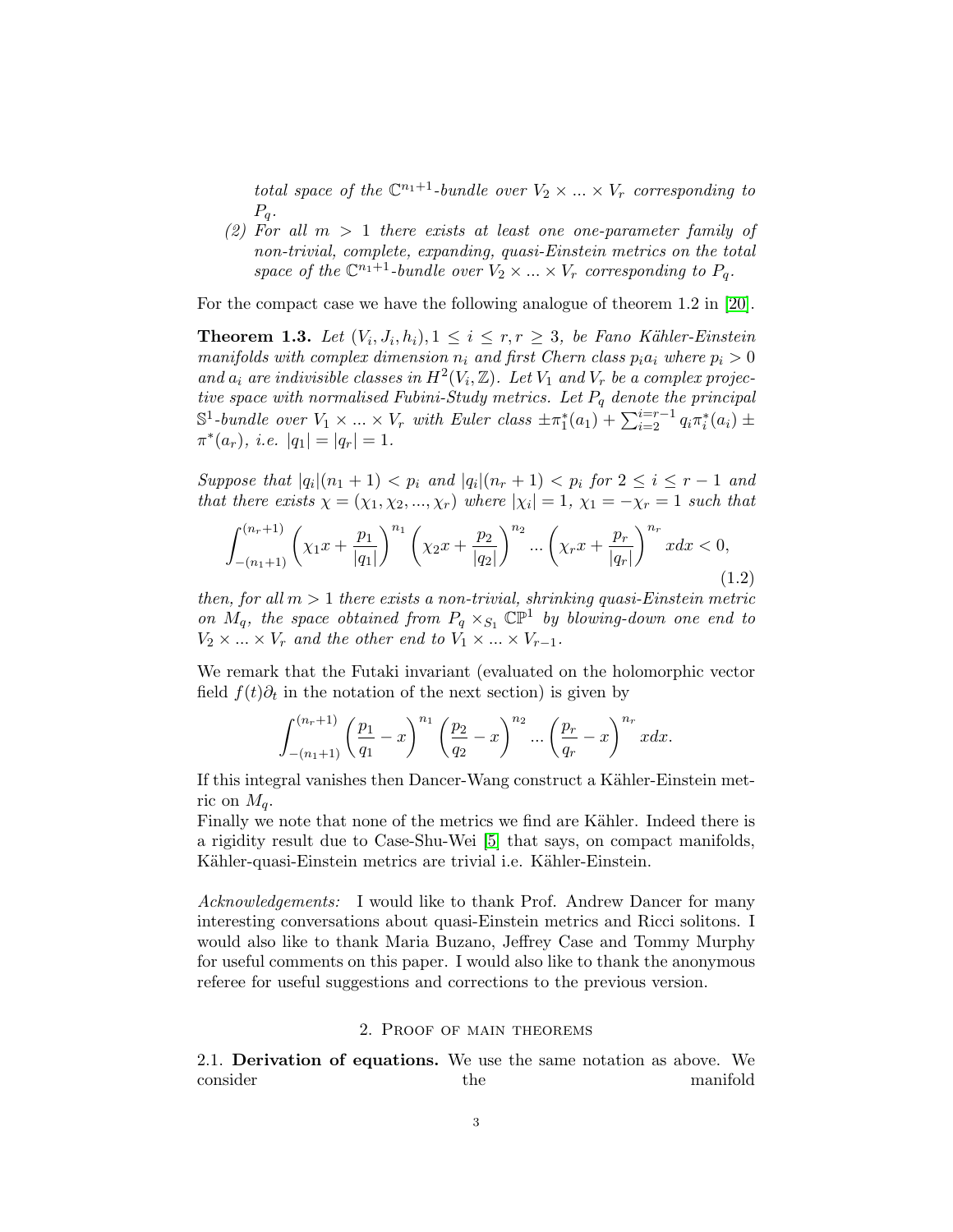$M_0 = (0, l) \times P_q$ . Let  $\theta$  be the principal  $U(1)$ -connection on  $P_q$  with curvature  $\Omega = \sum_{i=1}^{r} q_i \pi^* \eta_i$  where  $\eta_i$  is the Kähler form of the metric  $h_i$ . We form the 1-parameter family of metrics on  $P_q$ 

$$
g_t = f^2(t)\theta \otimes \theta + \sum_{i=1}^{i=r} g_i^2(t)\pi^* h_i
$$

and we then form the metric  $\bar{g} = dt^2 + g_t$  on  $M_0$ . The group  $U(1)$  acts on  $M_0$  by isometries and generates a Killing field  $Z$ . We define a complex structure J on  $M_0$  by  $J(\partial_t) = -f^{-1}(t)Z$  on the vertical space of  $\theta$  and by lifting the complex structure from the base on the horizontal spaces of  $\theta$ .

**Lemma 2.1.** Let  $M_0$  be as above and let  $v = e^{-\frac{u}{m}}$ . Then the quasi-Einstein equations in this setting are given by:

<span id="page-3-1"></span>
$$
\frac{\ddot{f}}{f} + \sum_{i=1}^{i=r} 2n_i \frac{\ddot{g}_i}{g_i} + m \frac{\ddot{v}}{v} = \frac{\epsilon}{2},
$$
\n(2.1)

<span id="page-3-2"></span>
$$
\frac{\ddot{f}}{f} + \sum_{i=1}^{i=r} \left( 2n_i \frac{\dot{f} \dot{g}_i}{f g_i} - \frac{n_i q_i^2}{2} \frac{f^2}{g_i^4} \right) + m \frac{\dot{f} \dot{v}}{f v} = \frac{\epsilon}{2},\tag{2.2}
$$

<span id="page-3-3"></span>
$$
\frac{\ddot{g}_i}{g_i} - \left(\frac{\dot{g}_i}{g_i}\right)^2 + \frac{\dot{f}\dot{g}_i}{f g_i} + \sum_{j=1}^{j=r} 2n_j \frac{\dot{g}_i \dot{g}_j}{g_i g_j} - \frac{p_i}{g_i^2} + \frac{q_i^2 f^2}{2g_i^4} + m \frac{\dot{g}_i \dot{v}}{g_i v} = \frac{\epsilon}{2}.
$$
 (2.3)

In order that  $(M, g, u)$  be a quasi-Einstein manifold, as well as equation [\(1.1\)](#page-0-1), u must also satisfy an integrability condition that essentially comes from the second Bianchi identity (c.f. Lemma 3.4 in [\[9\]](#page-10-6)). The form we use here is given in Case  $[6]$  using the Bakry-Émery Laplacian:

$$
\Delta_u := \Delta - \langle \nabla u, \cdot \rangle.
$$

**Lemma 2.2** (Kim-Kim [\[14\]](#page-10-14) Corollary 3). Let  $(M, g, u)$  be a quasi-Einstein manifold then there exists a constant  $\mu$  such that

<span id="page-3-0"></span>
$$
\Delta_u \left( \frac{u}{m} \right) + \frac{\epsilon}{2} = -\mu e^{\frac{2u}{m}}.
$$
\n(2.4)

In the notation above (recalling  $v = e^{-\frac{u}{m}}$ ) this condition becomes

<span id="page-3-4"></span>
$$
\mu = v\ddot{v} + v\dot{v}\left(\frac{\dot{f}}{f} + \sum_{i} 2n_i \frac{\dot{g}_i}{g_i}\right) + (m-1)\dot{v}^2 - \frac{\epsilon}{2}v^2.
$$
 (2.5)

The constant  $\mu$  enters into the discussion of Einstein warped products when m is an integer. If  $(M, q, u)$  is a quasi-Einstein manifold with constant  $\mu$ coming from [\(2.4\)](#page-3-0) and  $(F^m, h)$  is an Einstein manifold with constant  $\mu$ , then  $(M \times F^m, g \oplus v^2 h)$  is an Einstein metric with constant  $-\epsilon/2$  as in equation  $(1.1)$  (c.f. [\[14\]](#page-10-14)).

Introducing the moment map change of variables as in [\[9\]](#page-10-6) and [\[20\]](#page-10-12) yields the following set of equations: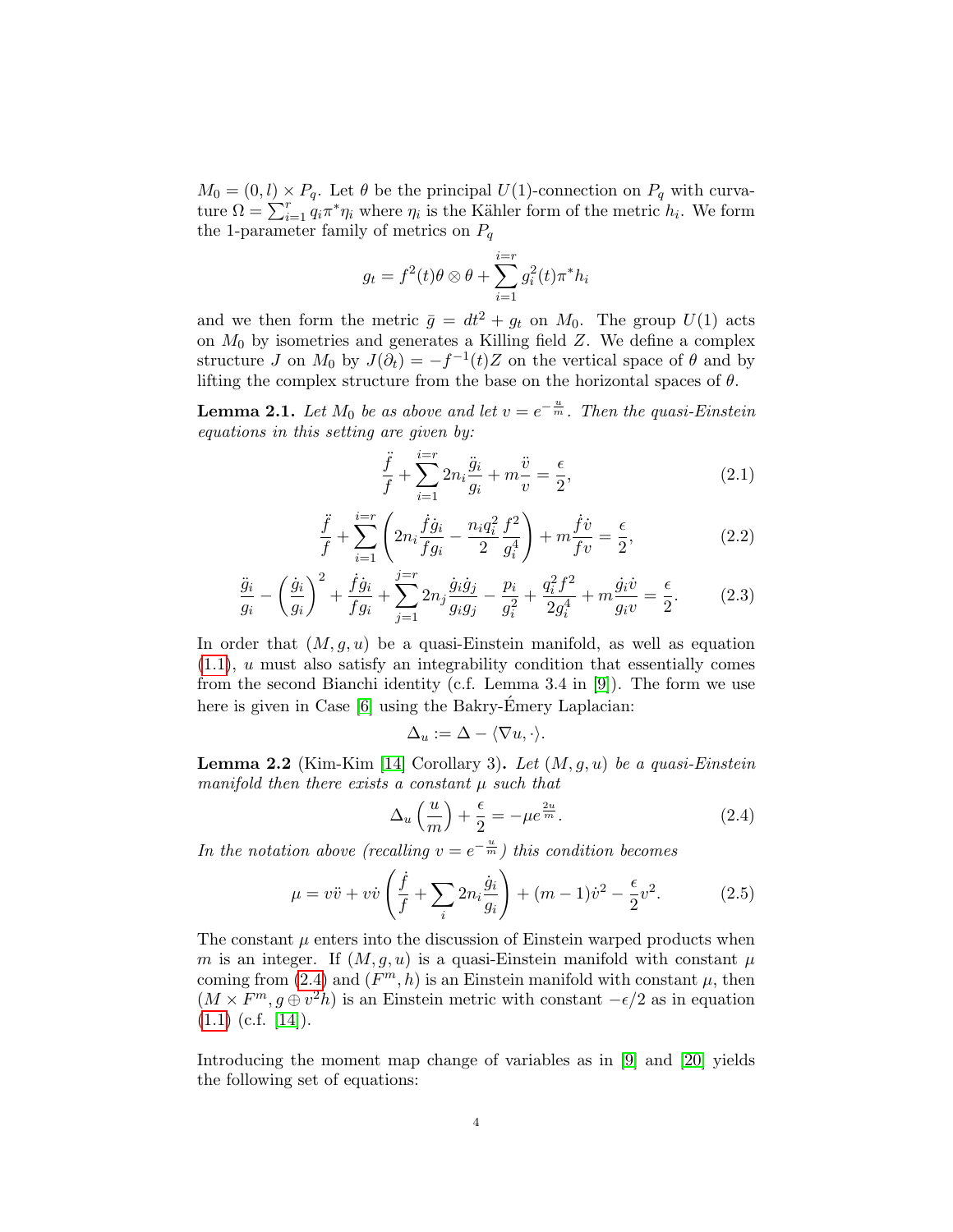**Proposition 2.3.** Let s be the coordinate on  $I = (0, l)$  such that  $ds = f(t)dt$ ,  $\alpha(s) = f^2(t), \ \beta_i(s) = g_i^2(t), \ \phi(s) = v(t) \ \text{and} \ V = \prod_{i=1}^{i=r} g_i^{2n_i}(t).$  Then the equations  $(2.1),(2.2),(2.3)$  $(2.1),(2.2),(2.3)$  $(2.1),(2.2),(2.3)$  $(2.1),(2.2),(2.3)$  $(2.1),(2.2),(2.3)$  and  $(2.5)$  transform to the following:

<span id="page-4-0"></span>
$$
\frac{1}{2}\alpha'' + \frac{1}{2}\alpha'(\log V)' + \alpha \sum_{i=1}^r n_i \left(\frac{\beta''_i}{\beta_i} - \frac{1}{2}\left(\frac{\beta'_i}{\beta_i}\right)^2\right) + m\left(\frac{\alpha\phi''}{\phi} + \frac{\alpha'\phi'}{2\phi}\right) = \frac{\epsilon}{2},\tag{2.6}
$$

<span id="page-4-1"></span>
$$
\frac{1}{2}\alpha'' + \frac{1}{2}\alpha'(\log V)' - \alpha \sum_{i=1}^{i=r} \frac{n_i q_i^2}{2\beta_i^2} + m \frac{\alpha'\phi'}{2\phi} = \frac{\epsilon}{2},\tag{2.7}
$$

<span id="page-4-3"></span>
$$
\frac{1}{2}\frac{\alpha'\beta_i'}{\beta_i} + \frac{1}{2}\alpha\left(\frac{\beta_i''}{\beta_i} - \left(\frac{\beta_i'}{\beta_i}\right)^2\right) + \frac{1}{2}\frac{\alpha\beta_i'}{\beta_i}(\log V)' - \frac{p_i}{\beta_i} + \frac{q_i^2\alpha}{2\beta_i^2} + m\frac{\alpha}{2}\frac{\beta_i'\phi'}{\beta_i\phi} = \frac{\epsilon}{2},\tag{2.8}
$$

<span id="page-4-2"></span>
$$
\phi\left(\phi''\alpha + \frac{\phi'\alpha'}{2}\right) + \phi\phi'\left(\frac{\alpha'}{2} + (\log V)'\alpha\right) + (m-1)(\phi')^2\alpha - \frac{\epsilon}{2}\phi^2 = \mu. \tag{2.9}
$$

Equating  $(2.6)$  and  $(2.7)$  we obtain

$$
-m\frac{\phi''}{\phi} = \sum_{i=1}^{i=r} n_i \left( \frac{\beta_i''}{\beta_i} - \frac{1}{2} \left( \frac{\beta_i'}{\beta_i} \right)^2 + \frac{q_i^2}{2\beta_i^2} \right)
$$
(2.10)

Following [\[9,](#page-10-6) [20\]](#page-10-12) we look for solutions that satisfy

$$
\frac{\beta_i''}{\beta_i} - \frac{1}{2} \left(\frac{\beta_i'}{\beta_i}\right)^2 + \frac{1}{2} \frac{q_i^2}{\beta_i^2} = 0.
$$

This condition can be geometrically interpreted as saying that the curvature of  $\overline{g}$  is J-invariant in the sense that  $\overline{Rm}(J\cdot, J\cdot, J\cdot, J\cdot) = \overline{Rm}(\cdot, \cdot, \cdot, \cdot)$  where J is the complex structure on  $M_0$ . Imposing this forces  $\phi$  to be a linear function of s. We write  $\phi(s) = \kappa_1(s + \kappa_0)$  for some constants  $\kappa_0, \kappa_1 \in \mathbb{R}$ . Hence [\(2.9\)](#page-4-2) becomes

<span id="page-4-4"></span>
$$
\alpha' + \alpha((\log V)' + \frac{(m-1)}{(s+\kappa_0)}) = \frac{\epsilon(s+\kappa_0)}{2} + \frac{\mu}{\kappa_1^2(s+\kappa_0)}.
$$
 (2.11)

Accordingly there are two classes of solution  $\beta_i$ :

$$
\beta_i = A_i(s + s_0)^2 - \frac{q_i^2}{4A_i}
$$

or

$$
\beta_i = \pm q_i(s + \sigma_i)
$$

where  $A_i \neq 0$  and  $\sigma_i$  are constants. We note that the case  $\beta_i = -q_i(s + \sigma_i)$ corresponds to the metric  $\bar{g}$  being Kähler with respect to the complex structure. Hence the rigidity result of Case-Shu-Wei rules out having any solutions of this form (in fact choosing  $\beta_i$  of this form leads to inconsistency).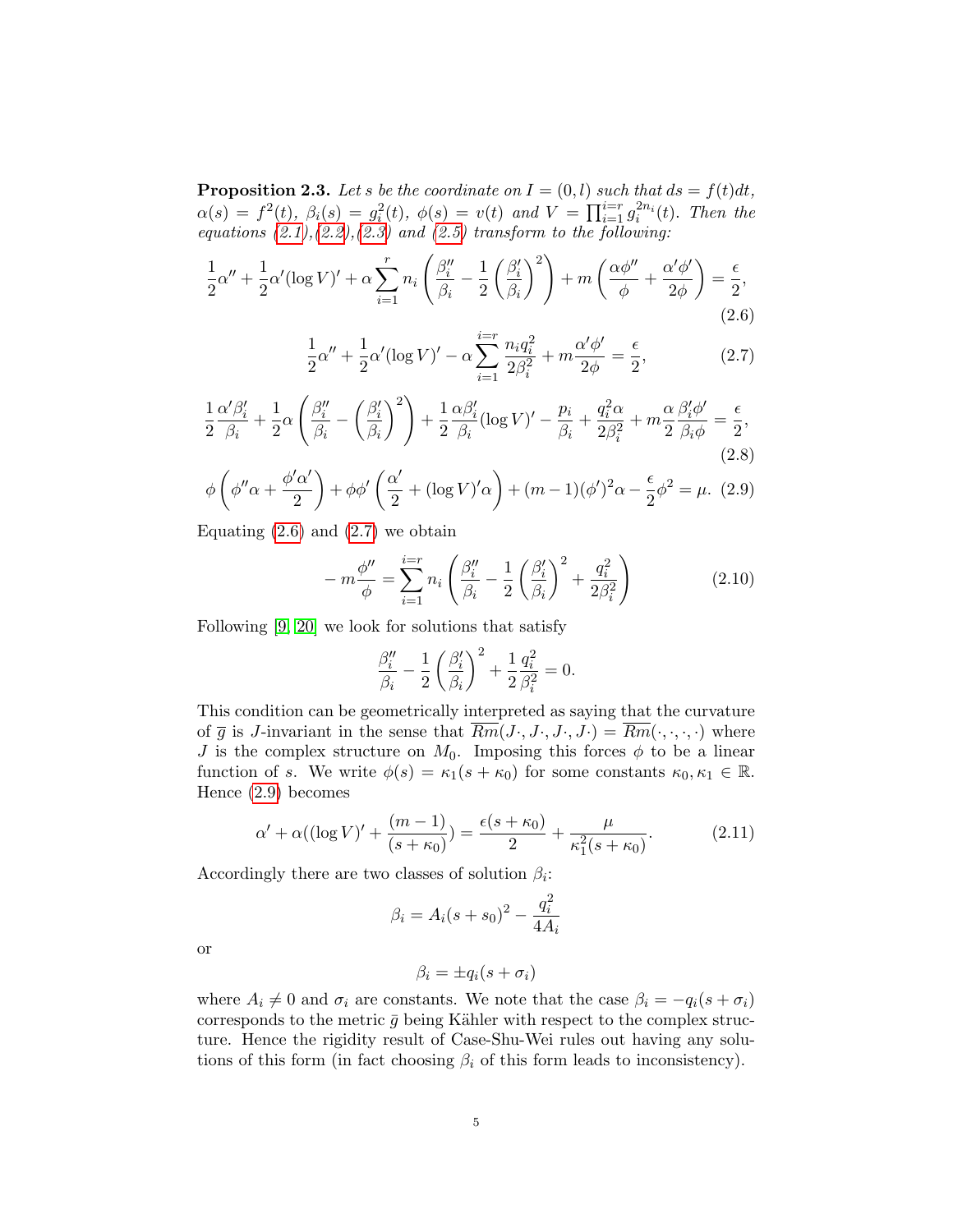If we input  $\beta_i = A_i(s + s_0)^2 - \frac{q_i^2}{4A_i}$  into [\(2.8\)](#page-4-3) we see that

$$
\alpha' + \alpha \left( (\log V)' + m(\log \phi)' - \frac{1}{(s + s_0)} \right) = \frac{\epsilon}{2} (s + \kappa_0) + \frac{E^*}{(s + \kappa_0)}
$$

where

$$
E^* := \frac{8A_i p_i - \epsilon q_i^2}{8A_i^2}.
$$

Comparing with equation [\(2.11\)](#page-4-4) we see that solutions are consistent providing  $\kappa_0 = s_0$  and

$$
\frac{\mu}{\kappa_1^2} = E^* = \frac{8A_i p_i - \epsilon q_i^2}{8A_i^2}.
$$

Solving gives

$$
\alpha(s) = V^{-1}(s + \kappa_0)^{1-m} \int_0^s V(s + \kappa_0)^{m-2} \left( E^* + \frac{\epsilon}{2} (s + \kappa_0)^2 \right) ds. \tag{2.12}
$$

2.2. Compactifying  $M_0$ . We recall that  $V_1 = \mathbb{C} \mathbb{P}^{n_1}$  and we are adding in the manifold  $V_2 \times ... \times V_r$  at the point  $s = 0$ . We refer the reader to the discussion immediately after equation (4.17) in [\[9\]](#page-10-6). In a nutshell, in order for the metric to extend smoothly we require that

$$
\alpha(0) = 0, \alpha'(0) = 2, \beta_1(0) = 0
$$
 and  $\beta'_1(0) = 1$ .

As we are using  $\beta_1(s) = A_1(s + \kappa_0)^2 - \frac{q_1^2}{4A_1}$  we must have  $A_1 = \frac{1}{2\kappa_0^2}$  $\frac{1}{2\kappa_0}$  and  $|q_1| = 1$ . We also have normalised so that  $p_1 = n_1 + 1$  hence the consistency conditions become

$$
E^* = \frac{\mu}{\kappa_1^2} = \frac{\kappa_0}{2} (4(n_1 + 1) - \epsilon \kappa_0) = \frac{8A_i p_i - \epsilon q_i^2}{8A_i^2} \text{ for } 2 \le i \le r.
$$

2.3. Steady quasi-Einstein metrics. In this case  $\epsilon = 0$ . Setting  $V_1 =$  $\mathbb{CP}^{n_r}$  and compactifying we obtain a  $\mathbb{C}^{n_1+1}$ -vector bundle over  $V_2 \times ... \times V_r$ . In order that  $\beta_i(0) > 0$  on  $I = [0, \infty)$  we must have  $A_i > 0$  and

$$
E^* = \frac{\mu}{\kappa_1^2} = \frac{\kappa_0}{2} (4(n_1 + 1)) = \frac{p_i}{A_i} \text{ for } 2 \le i \le r.
$$

Hence  $A_i = \frac{p_i}{E^*}$  and

$$
\beta_i(s) = \frac{p_i}{E^*}(s + \kappa_0)^2 - \frac{E^*q_i^2}{4p_i}.
$$

It is clear that in order for  $\beta_i(0) > 0$  we must have

$$
(n_1+1)|q_i| < p_i
$$
 for  $2 \le i \le r$ .

In order to ensure the metrics are complete it is sufficient to check that the integral

<span id="page-5-0"></span>
$$
t = \int_0^s \frac{dx}{\sqrt{\alpha(x)}}\tag{2.13}
$$

diverges as  $s \to \infty$  (this says that geodesics cannot reach the boundary at infinity and have finite length). If we compute the function  $\alpha(s)$  we see that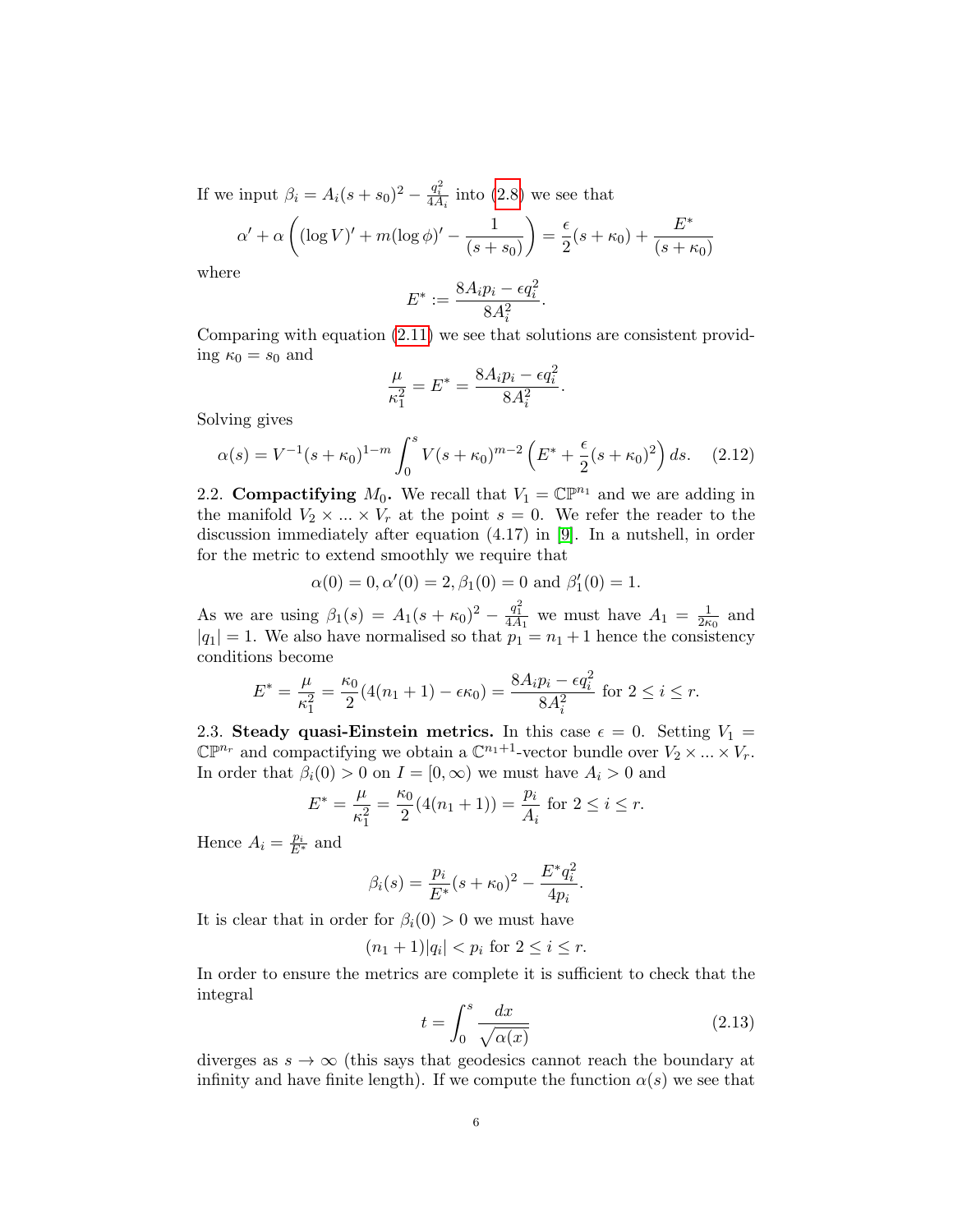it is asymptotic to a positive constant  $K$ . Hence the above integral diverges and we obtain a complete quasi-Einstein metric for all  $m > 1$  generalising the non-Kähler, Ricci-flat ones constructed in [\[20\]](#page-10-12). Choosing a different value of  $E^*$  simply varies the metric by homothety.

2.4. Expanding quasi-Einstein metrics. Here we take  $\epsilon = 1$  to factor out homothety. Again the manifolds in question are  $\mathbb{C}^{n_1+1}$ -vector bundles over  $V_2 \times \ldots \times V_r$ . Here the consistency conditions become

$$
E^* = \frac{\mu}{\kappa_1^2} = \frac{\kappa_0}{2} (4(n_1 + 1) - \kappa_0) = \frac{8A_i p_i - q_i^2}{8A_i^2} \text{ for } 2 \le i \le r.
$$

If  $|q_i|(n_1+1) \leq p_i$  then we choose  $0 < E^* < 2(n_1+1)^2$ ,

$$
\kappa_0 = 2(n_1 + 1) + 2\sqrt{(n_1 + 1)^2 - \frac{E^*}{2}}
$$

and

$$
A_i = \frac{1}{2E^*} \left( p_i + \sqrt{p_i^2 - \frac{E^* q_i^2}{2}} \right).
$$

In order that  $\beta_i(0) > 0$  we require  $2\kappa_0 A_i > |q_i|$  for  $2 \leq i \leq r$ . This can be seen as

$$
2\left(2(n_1+1)+2\sqrt{(n_1+1)^2-\frac{E^*}{2}}\right)\frac{1}{2E^*}\left(p_i+\sqrt{p_i^2-\frac{E^*q_i^2}{2}}\right)>\frac{2(n_1+1)p_i}{E^*}>|q_i|.
$$

In the case that  $|q_i|(n_1+1) < p_i$  we note also that

$$
\left(1+\sqrt{1-\frac{E^*q_i^2}{2p_i^2}}\right) > \left(1+\sqrt{1-\frac{E^*}{2(n_1+1)^2}}\right),
$$

hence,

$$
2\left(2(n_1+1)-2\sqrt{(n_1+1)^2-\frac{E^*}{2}}\right)\frac{1}{2E^*}\left(p_i+\sqrt{p_i^2-\frac{E^*q_i^2}{2}}\right) >
$$
  

$$
\frac{4p_i(n_1+1)}{2E^*}\left(1-\sqrt{1-\frac{E^*}{2(n_1+1)^2}}\right)\left(1+\sqrt{1+\frac{E^*}{2(n_1+1)^2}}\right)=\frac{p_i}{(n_1+1)}>|q_i|.
$$

Therefore if we have the strict inequality  $|q_i|(n_1+1) < p_i$  then we can also choose

$$
\kappa_0 = 2(n_1 + 1) - 2\sqrt{(n_1 + 1)^2 - \frac{E^*}{2}}
$$

If  $|q_i|(n_1+1) > p_i$  then we can choose  $0 < E^* < 2(n_1+1)^2 \min(p_2^2/q_2^2, ..., p_r^2/q_r^2)$ . If we also choose

.

$$
\kappa_0 = 2(n_1 + 1) + 2\sqrt{(n_1 + 1)^2 - \frac{E^*}{2}}
$$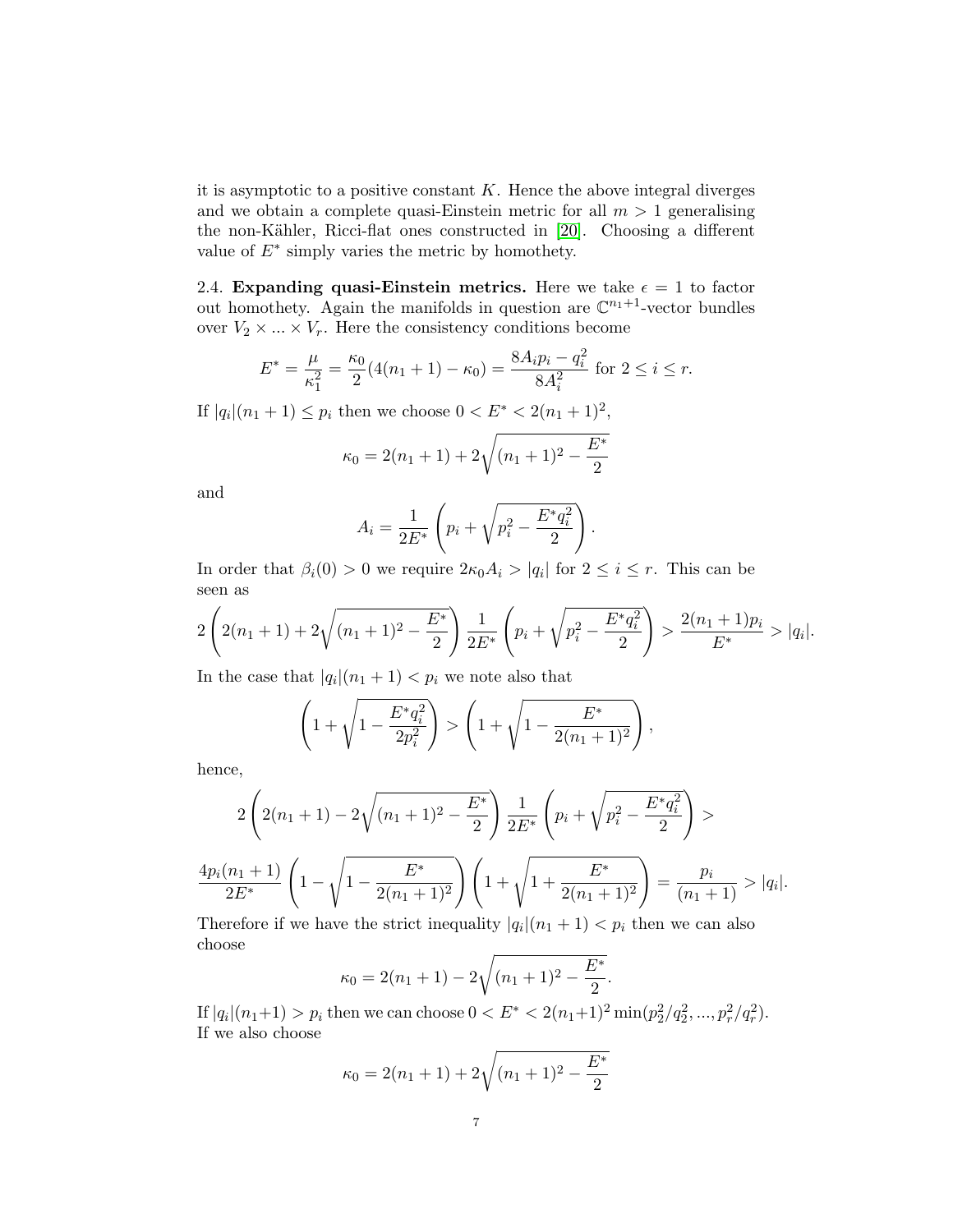$$
A_i = \frac{1}{2E^*}p_i + \sqrt{p_i^2 - \frac{E^*q_i^2}{2}},
$$

then  $\beta_i(0) > 0$ . We can also choose  $E^* < 0$  in this case. Completeness follows as  $\alpha(s)$  is asymptotic to  $Ks^2$  for a positive constant K and so the integral [\(2.13\)](#page-5-0) diverges. Hence we find complete, quasi-Einstein analogues of the non-Kahler, Einstein metrics constructed in [\[20\]](#page-10-12).

2.5. Shrinking quasi-Einstein metrics. In order to factor out homothety we take  $\epsilon = -1$  and so the consistency conditions are

$$
\frac{\mu}{\kappa_1^2} = \frac{\kappa_0}{2} (4(n_1 + 1) + \kappa_0) = \frac{8A_i p_i + q_i^2}{8A_i^2}
$$
 for  $2 \le i \le r$ .

We split the discussion into the compact case and the non-compact, complete case. For the compact case we consider I to be the finite interval  $[0, s_*]$ . We set  $V_r = \mathbb{C} \mathbb{P}^{n_r}$  and at the point  $s = s_*$  we add in the manifold  $V_1 \times ... \times V_{r-1}$ . For the metric to extend smoothly we require that  $q_r = 1, p_r = n_r + 1$  and  $-1 = 2A_r(s_* + \kappa_0)$ . Putting these into the consistency conditions we see that

$$
\kappa_0(4(n_1+1)+\kappa_0)=(s_*+\kappa_0)^2-4(n_r+1)(s_*+\kappa_0)
$$

and hence

$$
s_* = \sqrt{\kappa_0(4(n_1+1) + \kappa_0) + 4(n_r+1)^2} - \kappa_0 + 2(n_r+1).
$$

We note that if  $n_1 = n_r$  then  $s_* = 4(n_1+1)$ . For the time being we note that  $s_* = s_*(E^*)$  and  $\beta_i$  is completely determined by  $E^*$  once we have chosen the value of  $q_i^2$  and the sign of  $A_i$ . The value  $A_i$  is given by

$$
A_i = \frac{1}{2E^*} \left( p_i + \chi_i \sqrt{p_i^2 + \frac{E^* q_i^2}{2}} \right)
$$

where  $\chi_i = 1$  if  $A_i > 0$  and  $\chi_i = -1$  if  $A_i < 0$ . In order to have a quasi-Einstein metric we must be able choose a value of  $E^* > 0$  such that the integral

$$
\int_0^{s_*(E^*)} \prod_{i=0}^{i=r} \left[ \left( (s+\kappa_0)^2 - \frac{q_i^2}{4A_i^2} \right)^{n_i} \right] (s+\kappa_0)^{m-2} \left( E^* - \frac{1}{2} (s+\kappa_0)^2 \right) ds = 0.
$$

Changing coordinates to

$$
x = \frac{1}{2}(s + \kappa_0) - ((n_1 + 1)^2 + \frac{E^*}{2})^{1/2},
$$

then the above integral becomes (ignoring constants)

$$
F(E^*) = \int_{-(n_1+1)}^{x_*(E^*)} \prod_{i=0}^{i=r} P_i(x) (x + ((n_1+1)^2 + \frac{E^*}{2})^{1/2})^{m-2} (x^2 + 2x((n_1+1)^2 + \frac{E^*}{2})^{1/2}) + (n_1+1)^2) ds
$$

and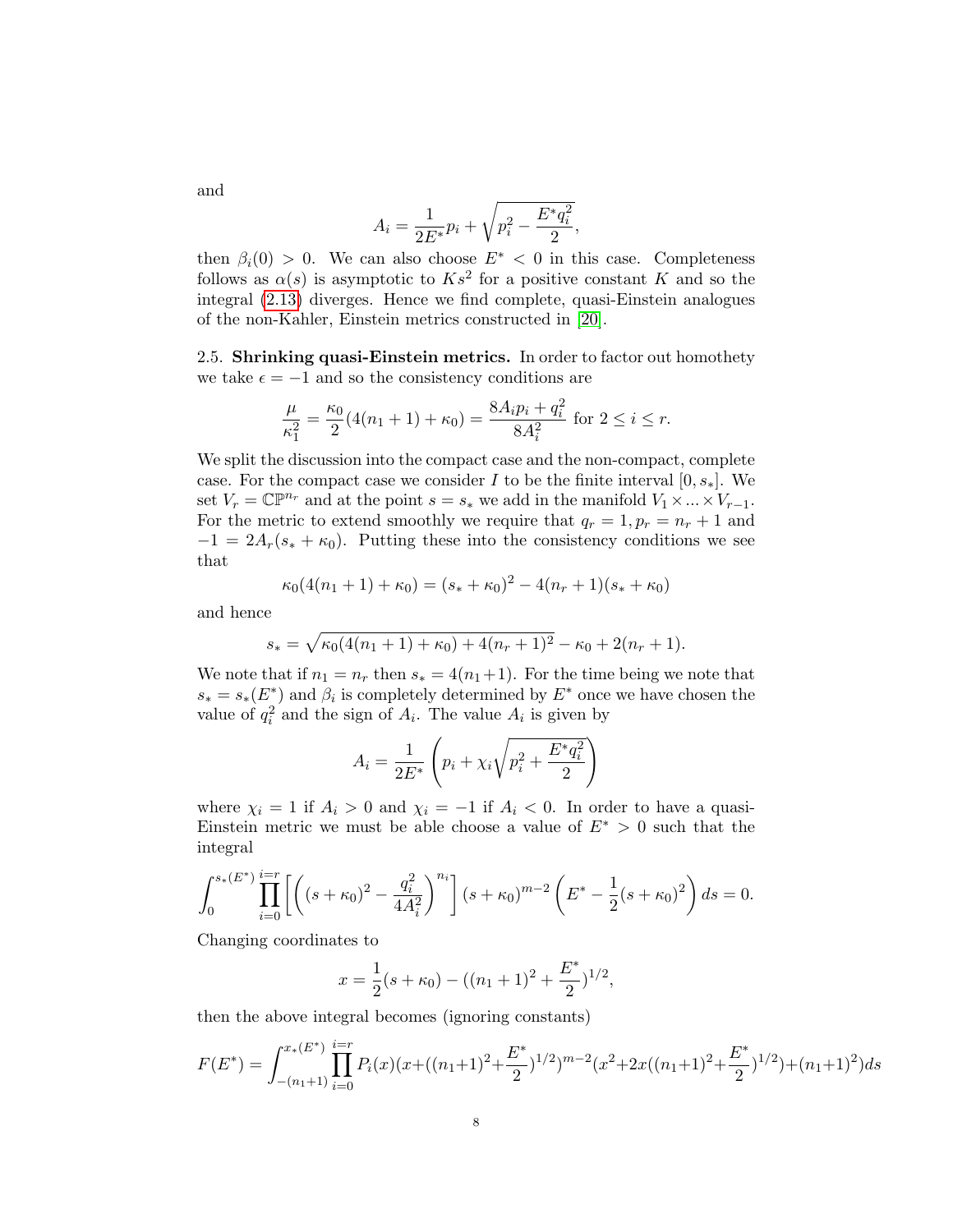where

$$
P_i(x) = \left(x^2 + 2x((n_1+1)^2 + \frac{E^*}{2})^{1/2} + (n_1+1)^2 + \frac{2p_i(\chi_i\sqrt{p_i^2 + \frac{E^*q_i^2}{2}} - p_i)}{q_i^2}\right)^{n_i}
$$

and

$$
x_*(E^*) = (n_r + 1) + \left(\frac{E^*}{2} + (n_r + 1)^2\right)^{1/2} - \left(\frac{E^*}{2} + (n_1 + 1)^2\right)^{1/2}
$$

We will compute the limit  $\lim_{E^*\downarrow 0} F(E^*)$  and the limit  $\lim_{E^*\to\infty} F(E^*)$ . We begin with 0. We note that as  $m > 1$  the function  $f(x) = (x+(n_1+1)^{m-2})$ is integrable on  $[-(n_1+1), x(E^*)]$  so by the dominated convergence theorem we can evaluate the integral of the limit. This is given by

$$
S \int_{-(n_1+1)}^{2(n_r+1)-(n_1+1)} \prod_{\chi_i=-1} \left[ x + (n_1+1) \right]^{2n_i} \prod_{\chi_j=1} \left[ \frac{4p_i^2}{q_i^2} - (x + (n_1+1))^2 \right]^{n_j} (x + (n_1+1))^m dx,
$$

.

where

$$
S=(-1)^{\sum_{\chi_i=-1}n_i}.
$$

The hypothesis on the  $p_i$  and  $q_i$  mean that the sign of  $\lim_{E^*\downarrow 0} F(E^*)$  is that of S.

For  $E^* \to \infty$  we consider

$$
\lim_{E^*\to\infty} F(E^*)(E^*)^{\frac{1}{2}(1-m-\sum_{\chi_i=-1}n_i)} = K(-1)^{\sum_{\chi_i=-1}n_i} \int_{-(n_1+1)}^{(n_r+1)} \prod_{i=1}^{i=r} \left[ \chi_i x + \frac{p_i}{|q_i|} \right]^{n_i} x dx,
$$

where K is a positive constant. Hence if we can choose  $\chi_i$  so that

$$
\int_{-(n_1+1)}^{(n_r+1)} \prod_{i=1}^{i=r} \left[ \chi_i x + \frac{p_i}{|q_i|} \right]^{n_i} x dx < 0,
$$

we can find an  $E^* > 0$  such that  $\alpha(s_*) = 0$ . A discussion similar to that in [\[9\]](#page-10-6) and [\[20\]](#page-10-12) shows that this is enough to ensure we have smooth quasi-Einstein metrics.

#### 3. Examples and future work

We end with an example of theorem [1.3,](#page-2-0) some discussion of the geometry of the quasi-Einstein metrics constructed and a discussion of possible sources future compact examples.

3.1. An example. We consider an example that is also considered in [\[9\]](#page-10-6). They consider a  $\mathbb{CP}^1$ -bundle over  $\mathbb{CP}^2 \times \mathbb{CP}^2$ . In theorem [1.3](#page-2-0) this corresponds to taking  $r = 4, n_1 = n_4 = 0, n_2 = n_3 = 2$  and  $p_2 = p_3 = 3$ . Hence to apply the theorem we must consider  $|q_2|, |q_3| < 3$ . They take  $(q_2, q_3) = (1, -2)$ . The Futaki invariant is given by

$$
\int_{-1}^{1} (3-x)^2 (\frac{3}{2}+x)^2 x dx
$$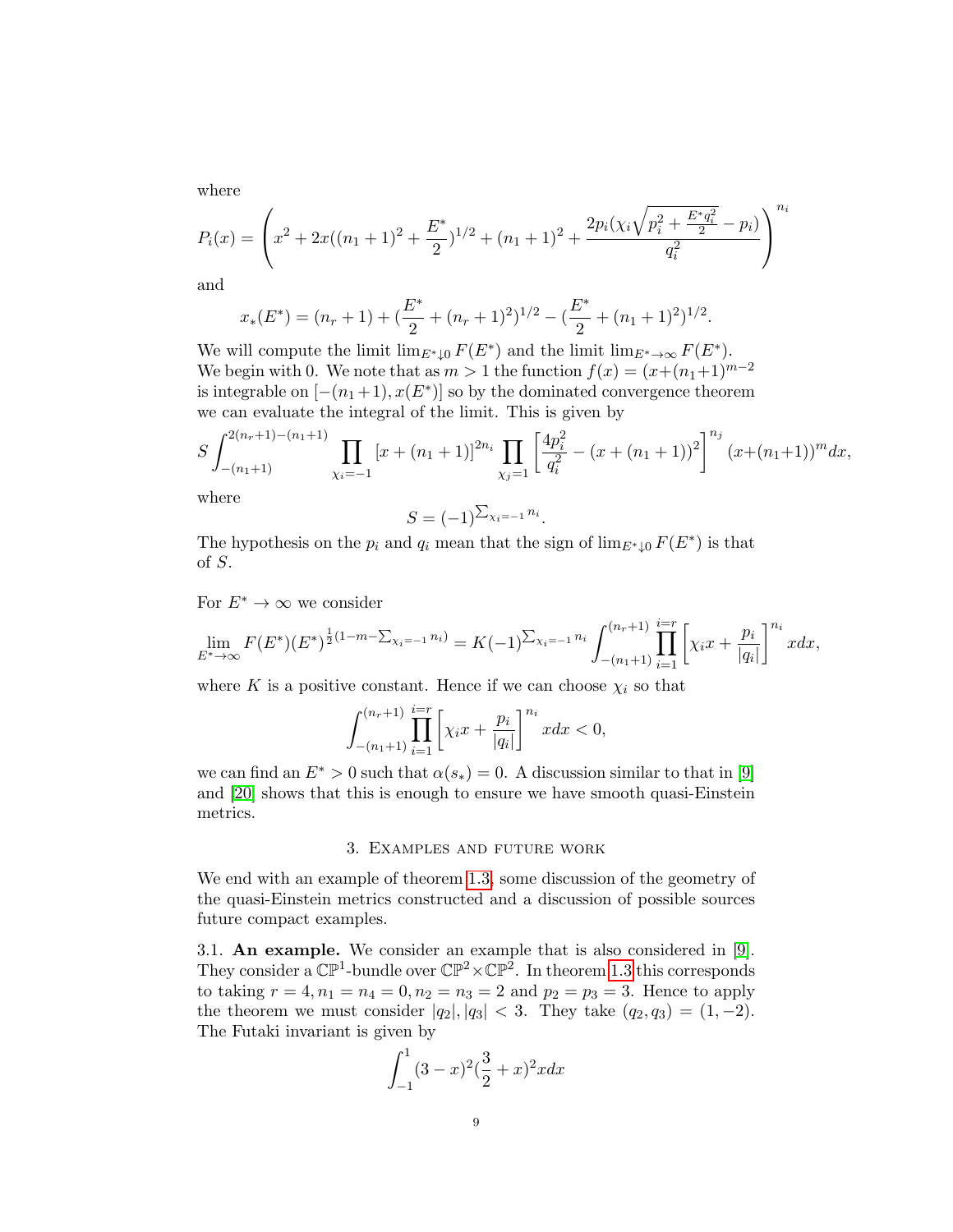which they calculate is 7.8. This means that

$$
\int_{-1}^{1} (3+x)^2(\frac{3}{2}-x)^2x \, dx = -7.8 < 0
$$

and we have non-trivial quasi-Einstein metrics on this space for all  $m > 1$ .

3.2. Remarks on the geometry of the quasi-Einstein metrics. In [\[9\]](#page-10-6) section 4, the authors comment on the geometry at infinity of their examples of steady and expanding gradient K¨ahler-Ricci solitons. In particular they conclude that their steady examples are asympotically parabolic and that the expanding examples are asymptotically conical. We recall that the examples of steady quasi-Einstein metrics constructed in theorem [1.2](#page-1-0) have  $\alpha(s) \sim K$  for some positive constant K and so the following asymptotic behaviour holds (ignoring multiplicative constants)

$$
f(t) = O(1)
$$
 and  $g_i(t) \sim t$ .

In the expanding case we recall that  $\alpha(s) \sim K s^2$  and so we have

$$
f(t) \sim e^t
$$
 and  $g_i(t) \sim e^t$ .

3.3. Future families. The space  $\mathbb{CP}^2 \sharp \overline{\mathbb{CP}}^2$  fits into the framework of the-orem [1.3](#page-2-0) as a non-trivial  $\mathbb{CP}^1$ -bundle over  $\mathbb{CP}^1$ . On this space there is the Page metric, the Koiso-Cao soliton and the quasi-Einstein metrics of theorem 3 (originally due to Lü-Page-Pope). The space  $\mathbb{CP}^2 \sharp 2 \overline{\mathbb{CP}}^2$  also admits a non-K¨ahler, Einstein metric due to Chen, LeBrun and Weber [\[8\]](#page-10-16) and a Kähler-Ricci soliton due to Wang and Zhu  $[21]$ . It would seem reasonable that there should be a family of quasi-Einstein analogues to these metrics. The metrics on  $\mathbb{CP}^2 \sharp 2 \overline{\mathbb{CP}}^2$  are not cohomogeneity-one but do have an isometric action by  $\mathbb{T}^2$ . One observation is that the Lü-Page-Pope quasi-Einstein metrics are conformally Kähler (as any  $U(2)$ -invariant metric on  $\mathbb{CP}^2 \sharp \overline{\mathbb{CP}}^2$  is). The Chen-LeBrun-Weber metric is also conformally Kähler (a fact orginally proved by Derdzinski [\[10\]](#page-10-18)) and so one might hope that the same would be true for analogues of the Lü-Page-Pope metrics on  $\mathbb{CP}^2 \sharp 2 \overline{\mathbb{CP}}^2$ . Both the Page and Chen-LeBrun-Weber metrics are conformal to extremal Kähler metrics which satisfy a PDE that 'occurs naturally' in Kähler geometry. It would be an interesting first step to try and find an analogous PDE/ODE for the Kähler metrics that are conformal to the Lü-Page-Pope metrics. The author hopes to take up the existence questions in a future work.

### **REFERENCES**

- <span id="page-9-0"></span>[1] V. Apostolev, D. Calderbank, P. Gauduchon, C. Tønnesen-Friedman, Hamiltonian 2-forms in Kähler geometry IV: Weakly Bochner-flat Kähler manifolds, Commum. Anal. Geom., 16, (2008), 91–126.
- <span id="page-9-1"></span>[2] L. Bérard-Bergery, Sur des nouvelles variétés riemannienes d'Einstein, Publication de l'Institute Elie Cartan, Nancy (1982).